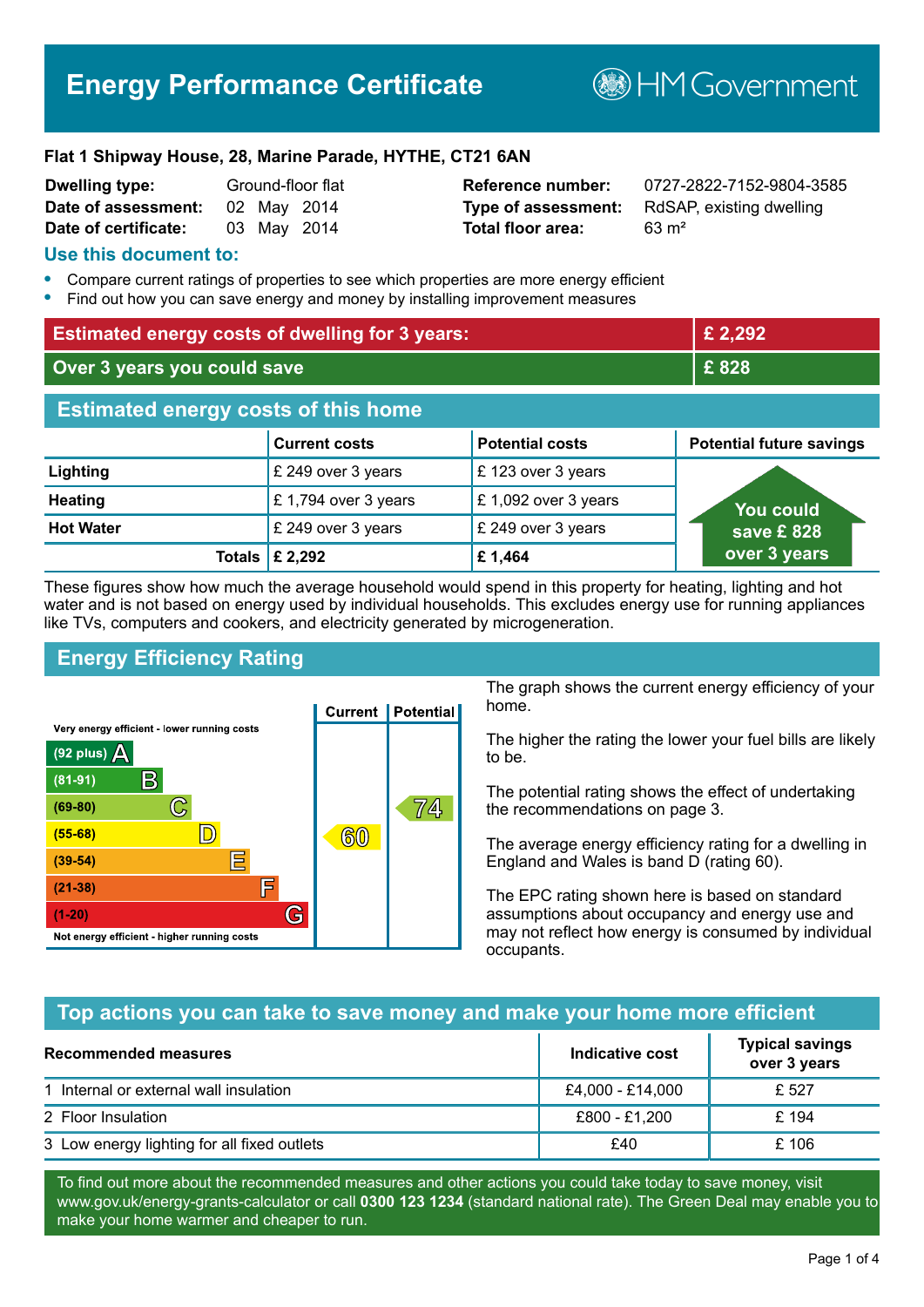Flat 1 Shipway House, 28, Marine Parade, HYTHE, CT21 6AN

#### 03 May 2014 RRN: 0727-2822-7152-9804-3585

**Energy Performance Certificate**

### **Summary of this home's energy performance related features**

| <b>Element</b>        | <b>Description</b>                             | <b>Energy Efficiency</b> |
|-----------------------|------------------------------------------------|--------------------------|
| Walls                 | Solid brick, as built, no insulation (assumed) | *****                    |
| Roof                  | Flat, no insulation (assumed)                  | *****                    |
| Floor                 | Solid, no insulation (assumed)                 |                          |
| <b>Windows</b>        | Fully double glazed                            | ★★★☆☆                    |
| Main heating          | Boiler and radiators, mains gas                | ★★★★☆                    |
| Main heating controls | Programmer, TRVs and bypass                    | ★★★☆☆                    |
| Secondary heating     | None                                           |                          |
| Hot water             | From main system                               | *****                    |
| Lighting              | No low energy lighting                         | *****                    |

Current primary energy use per square metre of floor area: 262 kWh/m² per year

The assessment does not take into consideration the physical condition of any element. 'Assumed' means that the insulation could not be inspected and an assumption has been made in the methodology based on age and type of construction.

#### **Low and zero carbon energy sources**

Low and zero carbon energy sources are sources of energy that release either very little or no carbon dioxide into the atmosphere when they are used. Installing these sources may help reduce energy bills as well as cutting carbon. There are none provided for this home.

#### **Your home's heat demand**

For most homes, the vast majority of energy costs derive from heating the home. Where applicable, this table shows the energy that could be saved in this property by insulating the loft and walls, based on typical energy use (shown within brackets as it is a reduction in energy use).

| <b>Heat demand</b>           | <b>Existing dwelling</b> | Impact of loft<br>insulation | Impact of cavity<br>wall insulation | Impact of solid<br>wall insulation |
|------------------------------|--------------------------|------------------------------|-------------------------------------|------------------------------------|
| Space heating (kWh per year) | 10,013                   | N/A                          | N/A                                 | (3,888)                            |
| Water heating (kWh per year) | .985                     |                              |                                     |                                    |

You could receive Renewable Heat Incentive (RHI) payments and help reduce carbon emissions by replacing your existing heating system with one that generates renewable heat, subject to meeting minimum energy efficiency requirements. The estimated energy required for space and water heating will form the basis of the payments. For more information, search for the domestic RHI on the www.gov.uk website.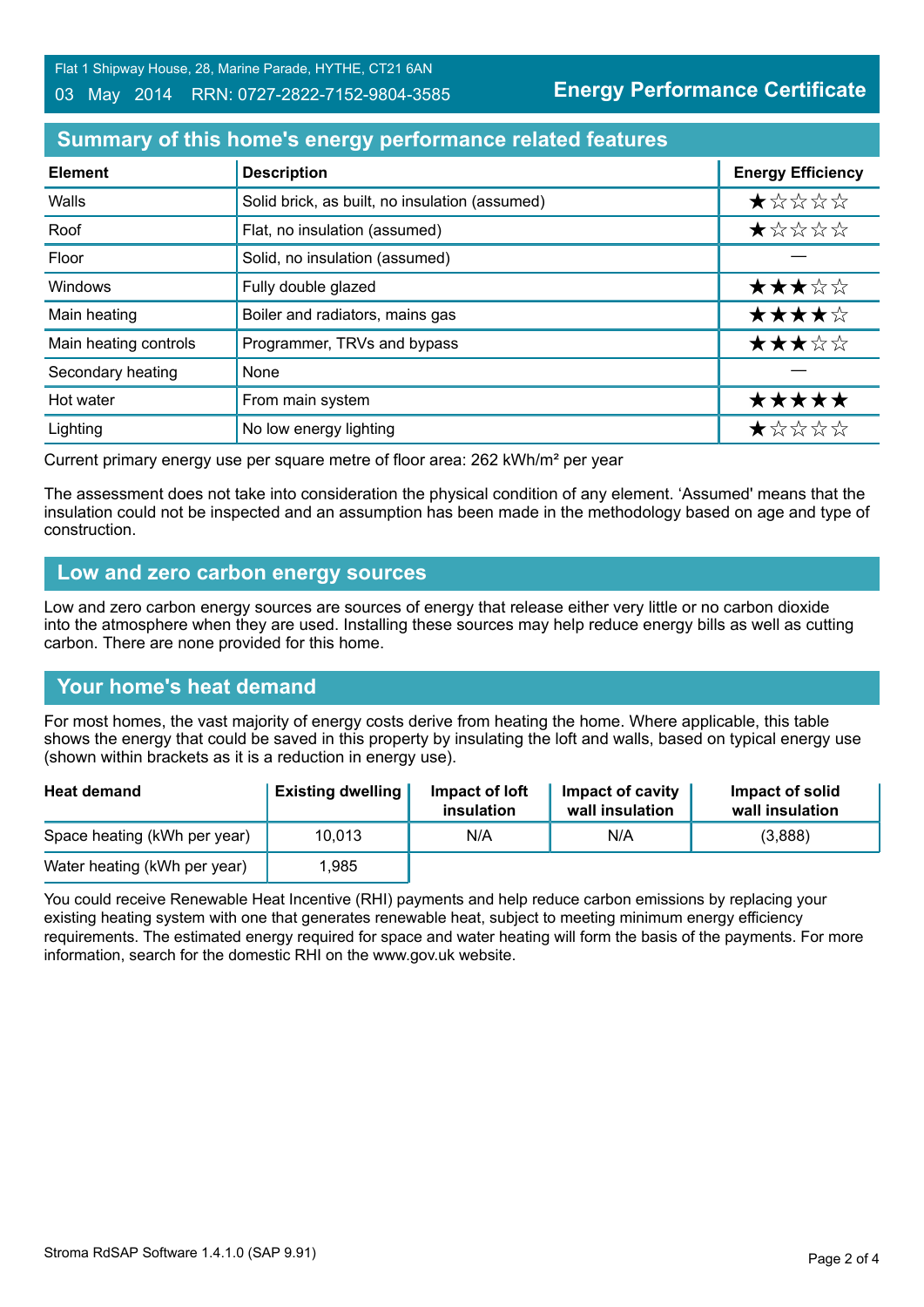Flat 1 Shipway House, 28, Marine Parade, HYTHE, CT21 6AN

#### 03 May 2014 RRN: 0727-2822-7152-9804-3585

#### **Recommendations**

The measures below will improve the energy performance of your dwelling. The performance ratings after improvements listed below are cumulative; that is, they assume the improvements have been installed in the order that they appear in the table. Further information about the recommended measures and other simple actions you could take today to save money is available at www.gov.uk/energy-grants-calculator. Before installing measures, you should make sure you have secured the appropriate permissions, where necessary. Such permissions might include permission from your landlord (if you are a tenant) or approval under Building Regulations for certain types of work.

| <b>Recommended measures</b>               | <b>Indicative cost</b> | <b>Typical savings</b><br>per year | <b>Rating after</b><br>improvement |
|-------------------------------------------|------------------------|------------------------------------|------------------------------------|
| Internal or external wall insulation      | £4,000 - £14,000       | £176                               | C69                                |
| <b>Floor Insulation</b>                   | £800 - £1,200          | £ 65                               | C72                                |
| Low energy lighting for all fixed outlets | £40                    | £ 35                               | C74                                |

#### **Opportunity to benefit from a Green Deal on this property**

Green Deal Finance allows you to pay for some of the cost of your improvements in instalments under a Green Deal Plan (note that this is a credit agreement, but with instalments being added to the electricity bill for the property). The availability of a Green Deal Plan will depend upon your financial circumstances. There is a limit to how much Green Deal Finance can be used, which is determined by how much energy the improvements are estimated to **save** for a 'typical household'.

You may be able to obtain support towards repairs or replacements of heating systems and/or basic insulation measures, if you are in receipt of qualifying benefits or tax credits. To learn more about this scheme and the rules about eligibility, call the Energy Saving Advice Service on **0300 123 1234** for England and Wales.